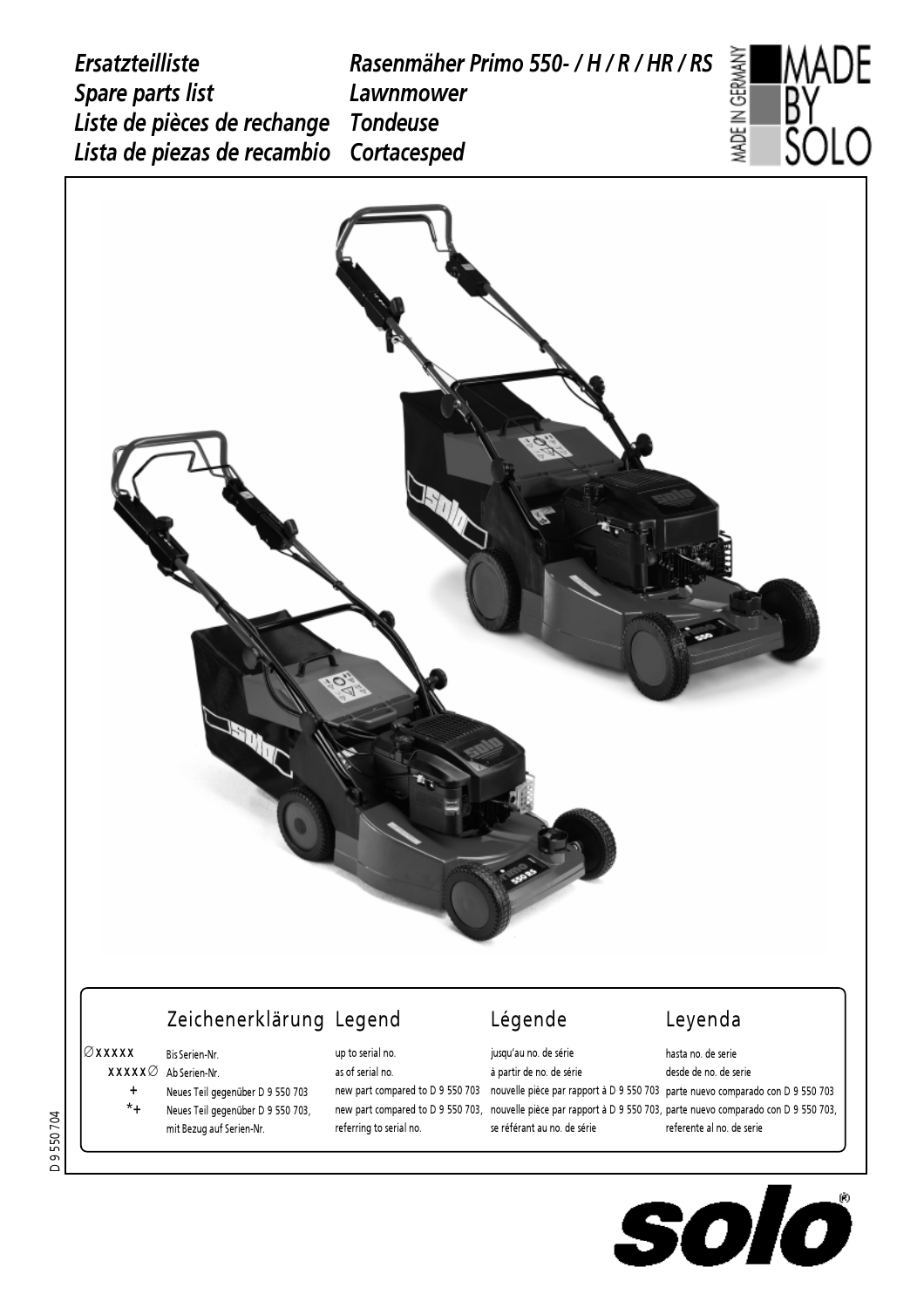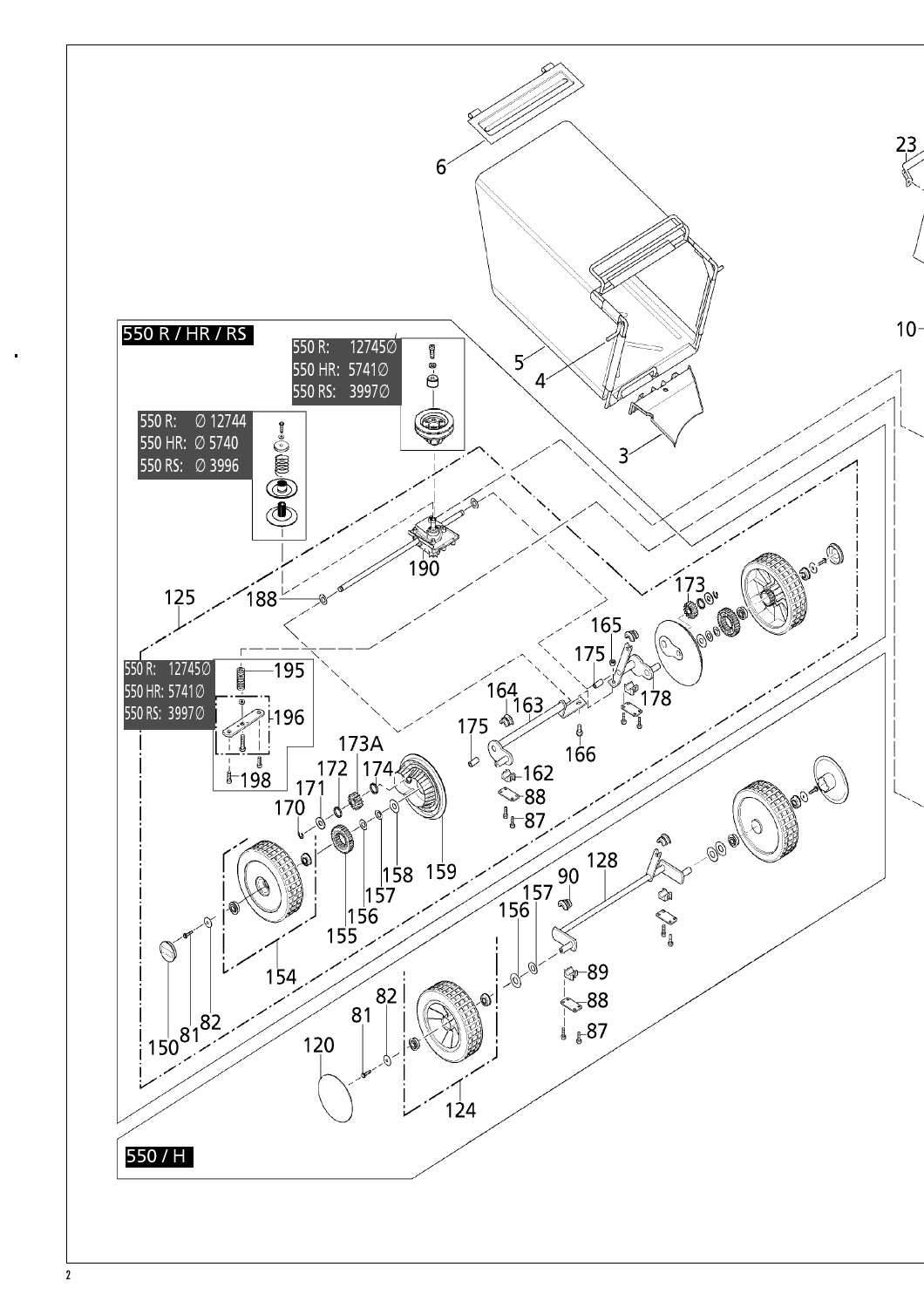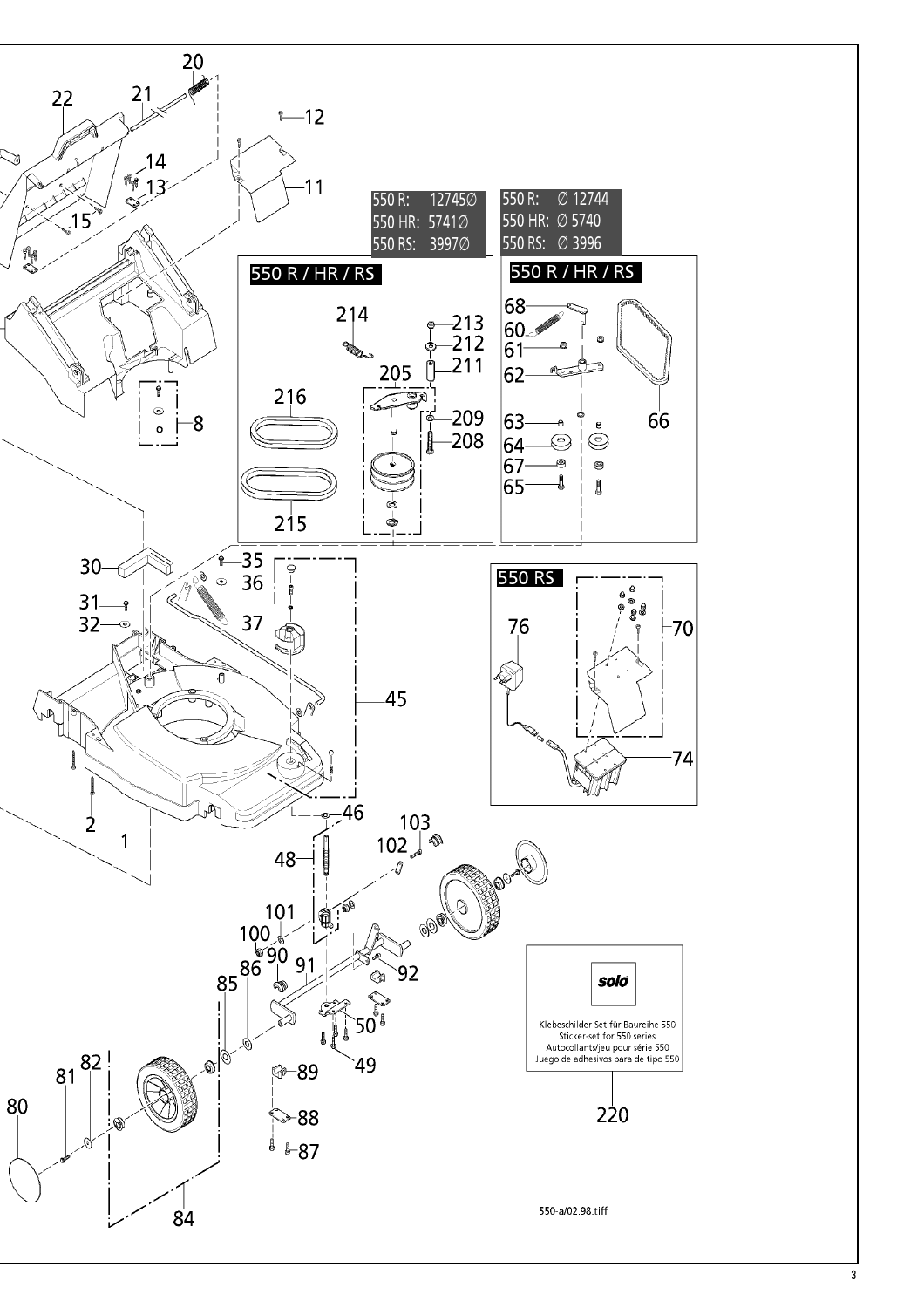|                   | Bild-Nr.   Bestell-Nr.<br>Pos.-No. Order-No. | Modell<br>Type     | Menge<br>Quantity              | Gehäuse/                                              | Housing/                      | Carter/                                 | Carter/                                  |  |
|-------------------|----------------------------------------------|--------------------|--------------------------------|-------------------------------------------------------|-------------------------------|-----------------------------------------|------------------------------------------|--|
| Pos.-No. Ref.-Nr. | Pos.-No. No. de Cde.                         | Modéle<br>Modelo   | Nombres<br>Cantidad            | Fahrantrieb                                           | Drive gear                    | Entraînement                            | Mando                                    |  |
|                   | 20 00 462                                    | 550/H/HR           | $\mathbf{1}$                   | HONDA Motor GXV, 160 ccm                              | HONDA engine                  | moteur HONDA                            | motor HONDA                              |  |
|                   | 20 00 497 *+ 550/H/HR                        |                    | $\mathbf{1}$                   | HONDA Motor GCV, 160 ccm                              | HONDA engine                  | moteur HONDA                            | motor HONDA                              |  |
| ä,                | 20 00 401                                    | 550/R/RS           | $\mathbf{1}$                   | B & S Motor 190 ccm                                   | B & S engine                  | moteur B & S                            | motor B & S                              |  |
| ä,                | 00 80 522                                    |                    | 1                              | Stiftschlüssel SW 5/16"                               | socket wrench                 | clef mâle coudée                        | llave de espiga                          |  |
| 1                 | 00 80 487                                    |                    | 1                              | Kombischlüssel SW 21                                  | combi wrench                  | clef à bougie                           | llave                                    |  |
| 1                 | 50 11 714<br>50 11 715 *+                    |                    | 1                              | Rasenmähergehäuse<br>Rasenmähergehäuse                | mower deck<br>mower deck      | carter principal<br>carter principal    | carter cortacesped<br>carter cortacesped |  |
| 2                 | 00 18 276                                    |                    | 8                              | Linsenschraube 5x35                                   | screw                         | vis                                     | tornillo                                 |  |
| 3                 | 50 73 645                                    |                    |                                | Schaufel                                              | collector                     | collecteur                              | colector                                 |  |
| 4                 | 53 00 640                                    |                    | 1                              | Rahmen                                                | frame                         | cadre                                   | bastidor                                 |  |
| 5<br>6            | 59 00 772                                    |                    | 1                              | Grasfangsack                                          | grass catcher                 | sac à herbe                             | colector de hierba                       |  |
| 8                 | 59 00 774<br>58 00 454                       |                    | 1                              | Abdeckung<br>Bowdenzugbefestigung "Vario"             | cover<br>bowden cable fast.   | couvercle<br>fixation câble bowden      | cubierta<br>soporte cable                |  |
| 10                | 50 73 618                                    |                    | 1                              | Rasenmähergehäuse Aufsatz                             | mower deck top                | capot carter principal                  | carter cortacesped                       |  |
| 11                | 50 73 670R                                   | 550/H/R/HR         | $\mathbf{1}$                   | Aufsatzdeckel                                         | top cover                     | capot de couvercle                      | tapa                                     |  |
| 12                | 00 18 258                                    |                    | $\overline{c}$                 | Linsenschraube 5x18                                   | screw                         | vis                                     | tornillo                                 |  |
| 13                | 50 42 818                                    |                    | $\overline{c}$                 | Halteblech                                            | support plate                 | tôle de support                         | chapa soporte                            |  |
| 14<br>15          | 00 18 257                                    |                    | 8<br>$\overline{c}$            | Linsenschraube 5x25                                   | screw                         | vis                                     | tornillo                                 |  |
| 20                | 00 18 258<br>00 73 299                       |                    | 1                              | Linsenschraube 5x18<br>Drehfeder 3x12                 | screw<br>spring               | vis<br>ressort                          | tornillo<br>resorte                      |  |
| 21                | 50 36 403                                    |                    |                                | Achse                                                 | axle                          | ахе                                     | eje                                      |  |
| 22                | 53 00 634                                    |                    | 1                              | Schutzklappe                                          | protection flap               | clapet protection                       | tapa de protection                       |  |
|                   |                                              |                    |                                | mit Griff (enth.:                                     | with handle (incl.:           | avec poignée (incl.:                    | con palanca (incl.:                      |  |
| (23)              | 50 74 562                                    |                    | 1                              | Griff                                                 | handle                        | poignée                                 | palanca                                  |  |
| (15)<br>23        | 00 18 258<br>50 74 562                       |                    | $\overline{c}$<br>1            | Linsenschraube 5x18)<br>Griff                         | screw)                        | vis)                                    | tornillo)                                |  |
| 30                | 50 48 372                                    |                    |                                | Schaumstoffdichtung                                   | handle<br>foam gasket         | poignée<br>joint mousse nylon           | palanca<br>junta                         |  |
| 31                | 00 18 402                                    |                    | 1                              | Sechskantschraube 10-24x18                            | screw                         | vis                                     | tornillo                                 |  |
| 32                | 00 30 125                                    |                    | 1                              | Scheibe 6,4 DIN 9021                                  | washer                        | rondelle                                | arandela                                 |  |
| 35                | 00 18 185                                    |                    |                                | Sechskantschraube M6x20                               | screw                         | vis                                     | tornillo                                 |  |
| 36<br>37          | 00 30 125                                    |                    | 1<br>1                         | Schreibe 6,4 DIN 9021                                 | washer                        | rondelle                                | arandela                                 |  |
| 45                | 00 71 227<br>58 00 455                       |                    |                                | Zugfeder 2,5x14,5x165<br>Verstellknopfbefestigung     | spring<br>adjustment knob     | ressort<br>fixation bouton d'ajustage   | resorte<br>soporte                       |  |
| 46                | 00 31 497                                    |                    | $\mathbf{1}$                   | Anlaufscheibe 10,2x30x1,5                             | washer                        | rondelle                                | arandela                                 |  |
| 48                | 58 00 276                                    |                    | 1                              | Gewindespindel T14x2                                  | threaded spindle              | broche filete                           | husillo roscado                          |  |
| 49                | 00 18 185                                    |                    | 4                              | Sechskantschraube M6x20                               | screw                         | vis                                     | tornillo                                 |  |
| 50                | 50 43 356                                    |                    | 1                              | Führungsblech                                         | guide plate                   | tôle guidage                            | chapa guia                               |  |
| 61<br>62          | 00 28 118<br>58 00 287                       | R/RS/HR<br>R/RS/HR | $\overline{c}$<br>$\mathbf{1}$ | Sechskantmutter M4x DIN 980<br>Schalthebel            | nut<br>control lever          | écrou<br>levier de contrôle             | tuerca<br>palanca de mando               |  |
| 63                | 00 33 381                                    | R/RS/HR            | $\overline{2}$                 | Distanzhülse 8,5x12x8,5                               | sleeve                        | douille                                 | casquillo                                |  |
| 64                | 30 15 234                                    | R/RS/HR            | $\overline{c}$                 | Keilriemenscheibe 50x12                               | V-belt pulley                 | poulie à courroie                       | polea para correa                        |  |
| 65                | 00 11 311                                    | R/RS/HR            | $\overline{c}$                 | Sechskantschraube M8x30                               | screw                         | vis                                     | tornillo                                 |  |
| 66                | 00 57 207                                    | R/RS/HR            | 1                              | Keilriemen 10x8x800                                   | V-belt                        | poulie                                  | correa                                   |  |
| 67<br>68          | 00 50 146<br>58 00 289                       | R/RS/HR<br>R/RS/HR | 2<br>1                         | Kugellager 8x22x7<br>Schalthebel                      | ball bearing<br>control lever | roulement à billes<br>levier de contrôl | cojinete de bolas<br>empunadura          |  |
| 70                | 58 00 456                                    | 550 RS             | 1                              | Abdeckung Batterie                                    | battery cover                 | couverture batterie                     | cubierta bateria                         |  |
| 74                | 00 84 572                                    | RS                 |                                | Batterie 12V                                          | battery 12V                   | batterie 12V                            | bateria 12V                              |  |
| 76                | 79 00 297                                    | RS                 | 1                              | Ladegerät                                             | battery charger               | charge batterie                         | aparato de carga                         |  |
| 80                | 50 74 104                                    | R/RS/HR            | 2                              | Radkappe, Ø 115 mm, rot                               | wheel cover, red              | chapeau de roue, rouge                  | tapa de rueda, rojo                      |  |
| 81<br>82          | 00 18 193<br>00 31 540                       |                    | 4<br>4                         | Sechskantschraube M5x12<br>Druckscheibe 5,5x27x1      | screw<br>pressure washer      | vis<br>rondelle de pression             | tornillo<br>arandela                     |  |
| 83                | 00 52 272                                    |                    | 8                              | Konus-Kugellager 12x27x12                             | ball bearing                  | roulement à billes                      | cojinete de bolas                        |  |
| 84                | 53 00 613                                    |                    | $\mathbf 2$                    | Rad, Ø 180 mm                                         | wheel                         | roue                                    | rueda                                    |  |
| 85                | 00 31 210                                    |                    | $\overline{c}$                 | Scheibe 12x18x1,2 DIN 988                             | washer                        | rondelle                                | arandela                                 |  |
| 86                | 00 72 155                                    |                    | 4                              | Tellerfeder 12,5x25x0,7 DIN 2093                      | spring                        | ressort plat                            | resorte                                  |  |
| 87<br>87          | 00 18 206<br>00 18 185                       | R/HR/RS<br>550/H   | 4<br>8                         | Sechskantschraube M5x25<br>Sechskantschraube M6x20    | screw                         | vis<br>vis                              | tornillo<br>tornillo                     |  |
| 88                | 50 42 824                                    |                    | 4                              | Achslagerblech                                        | screw<br>axle support plate   | couvercle d'axe                         | chapa soporte eje                        |  |
| 89                | 50 74 175                                    |                    | $\overline{c}$                 | Lagerschale 14,1, Unterteil                           | bearing cup, lower            | coussinet inférieur                     | cojinete                                 |  |
| 90                | 50 74 176                                    |                    | $\overline{c}$                 | Lagerschale 14,1, Oberteil                            | bearing cup, upper            | coussinet supérieur                     | cojinete                                 |  |
| 91                | 53 00 624                                    |                    | $\mathbf{1}$                   | Vorderradlagerung                                     | front wheel support           | support roue devant                     | soporte rueda                            |  |
| 92<br>100         | 00 11 310<br>00 20 122                       |                    | 1                              | Zylinderschraube M6x16<br>Sechskantmutter M6 EN 27040 | screw<br>lock nut             | vis<br>écrou                            | tornillo                                 |  |
| 101               | 00 30 100                                    |                    | $\mathbf{1}$                   | Scheibe 6,4 DIN 125 B                                 | washer                        | rondelle                                | tuerca<br>arandela                       |  |
| 102               | 50 42 830                                    |                    | 1                              | Lasche                                                | clamp                         | collier                                 | cubrejunta                               |  |
| 103               | 00 10 583                                    |                    |                                | Zylinderschraube M6x30 DIN 6912                       | screw                         | vis                                     | tornillo                                 |  |
| 120               | 50 74 102                                    | 550/H              | $\overline{c}$                 | Radkappe, Ø 135 mm                                    | wheel cover                   | chapeau de roue                         | tapa de rueda                            |  |
| 124<br>125        | 53 00 632<br>53 00 655                       | 550/H<br>R/HR/RS   | $\overline{c}$<br>1            | Rad, Ø 200 mm<br>Hinterradachse                       | wheel<br>rear wheel axle      | roue<br>axe de roue arr.                | rueda                                    |  |
| 128               | 53 00 625                                    | 550/H              | $\mathbf{1}$                   | Hinterradlagerung                                     | rear wheel support            | support roue arrière                    | eje<br>soporte rueda                     |  |
| 150               | 50 74 157                                    | R/HR/RS            | $\overline{c}$                 | Radkappe                                              | wheel cover                   | chapeau de roue                         | tapa de rueda                            |  |
| 154               | 53 00 635                                    | <b>R/HR/RS</b>     | $\overline{2}$                 | Rad, Ø 200 mm                                         | wheel                         | roue                                    | rueda                                    |  |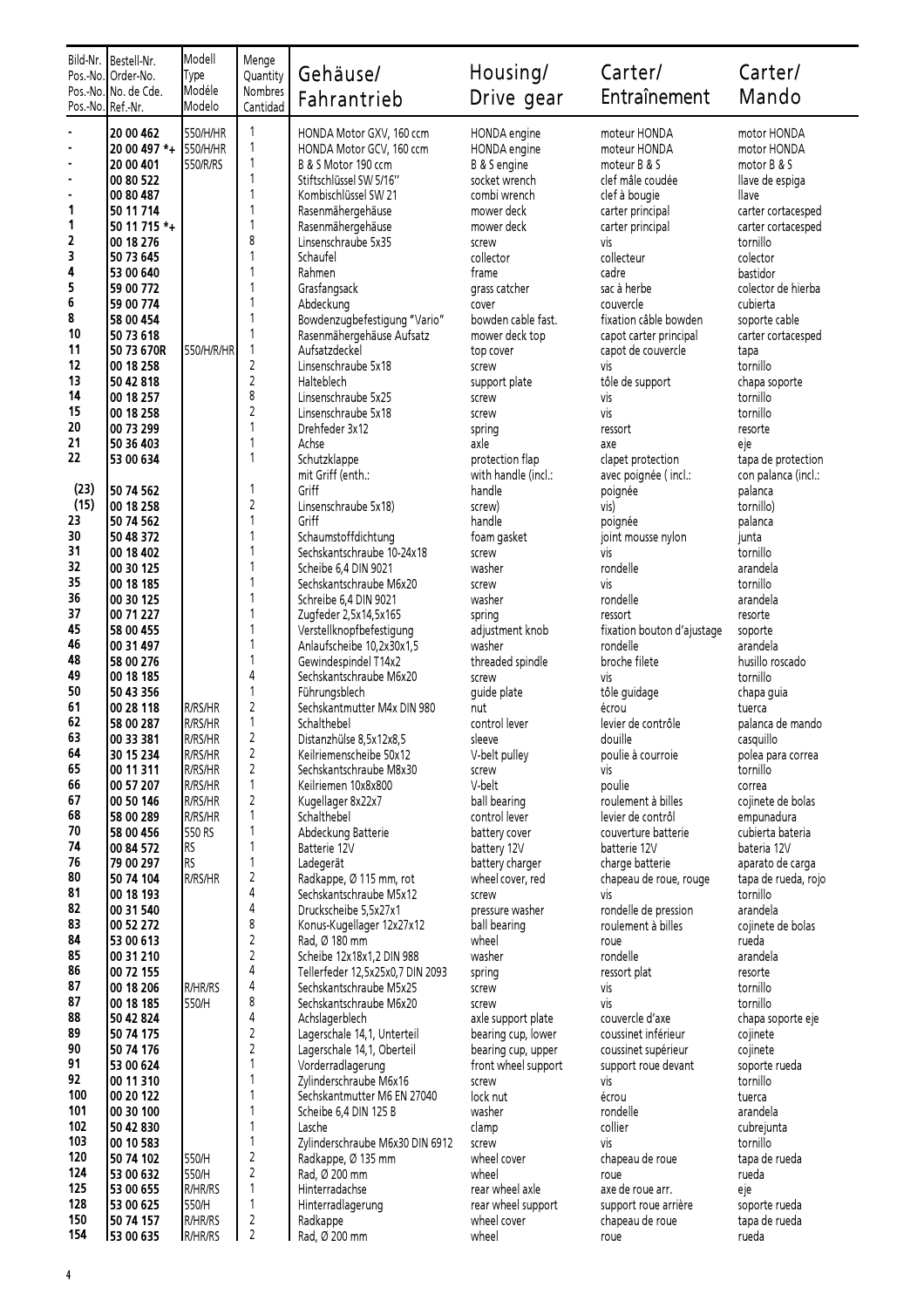| Pos.-No. Ref.-Nr. | Bild-Nr. Bestell-Nr.<br>Pos.-No. Order-No.<br>Pos.-No. No. de Cde. | Modell<br>Type<br>Modéle<br>Modelo | Menge<br>Quantity<br>Nombres<br>Cantidad | Gehäuse/<br>Fahrantrieb            | Housing/<br>Drive gear     | Carter/<br>Entraînement                            | Carter/<br>Mando     |
|-------------------|--------------------------------------------------------------------|------------------------------------|------------------------------------------|------------------------------------|----------------------------|----------------------------------------------------|----------------------|
| 155               | 50 74 301                                                          | <b>R/HR/RS</b>                     | $\overline{2}$                           | Zahnrad, 28 Zähne, Mod. 2,5        | gear wheel                 | roue dentée                                        | rueda dentada        |
| 156               | 00 31 210                                                          | <b>R/HR/RS</b>                     | $\overline{2}$                           | Scheibe 12x18x1,2 DIN 988          | washer                     | rondelle                                           | arandela             |
| 157               | 00 72 155                                                          | <b>R/HR/RS</b>                     | $\overline{c}$                           | Tellerfeder 12,5x25x0,7            | spring washer              | ressort plat                                       | resorte              |
| 158               | 00 31 552                                                          | <b>R/HR/RS</b>                     | $\overline{2}$                           | Anlaufscheibe 12,2x35x0,5          | friction washer            | rondelle                                           | arandela             |
| 159               | 50 73 630                                                          | R/HR/RS                            | $\overline{c}$                           | Abdeckung                          | cover                      | couvercle                                          | cubierta             |
| 162               | 50 74 125                                                          | <b>R/HR/RS</b>                     | $\overline{2}$                           | Lagerschale, 18,2 Unterteil        | bearing cup, lower part    | demi coque arbre                                   | cascara              |
| 163               | 53 00 629                                                          | <b>R/HR/RS</b>                     | $\mathbf{1}$                             | Hinterradlagerung                  | rear wheel support         | support roue arrière                               | soporte rueda        |
| 164               | 50 74 124                                                          | <b>R/HR/RS</b>                     | $\overline{c}$                           | Lagerschale, 18,2 Oberteil         | bearing cup, upper part    | demi coque arbre                                   | cascara              |
| 165               | 00 28 107                                                          | <b>R/HR/RS</b>                     | $\mathbf{1}$                             | Sechskantmutter M8 DIN 980         | nut                        | écrou                                              | tuerca               |
| 166               | 100 12 149                                                         | <b>R/HR/RS</b>                     | $\mathbf{1}$                             | Sechskantschraube M8x20 DIN 933    | screw                      | vis                                                | tornillo             |
| 170               | 00 55 161                                                          | R/HR/RS                            | $\overline{2}$                           | Sicherungsscheibe 9 DIN 6799       | circlip                    | circlip                                            | arandela             |
| 171               | 00 31 498                                                          | <b>R/HR/RS</b>                     | $\overline{2}$                           | Anlaufscheibe 12,2x30x1            | fricton washer             | rondelle                                           | arandela             |
| 172               | 00 61 353                                                          | <b>R/HR/RS</b>                     | $\overline{2}$                           | Filzring 22,5x27x3,5               | felt ring                  | baque feutre                                       | anillo de fieltro    |
| 173               | 34 00 226                                                          | <b>R/HR/RS</b>                     | $\mathbf{1}$                             | Zahnrad, 14 Zähne, Mod. 2,5        | gear wheel                 | roue dentée                                        | rueda dentada        |
|                   |                                                                    |                                    |                                          | mit Freilauf links                 | with freewheel, left       | avec axe libre, gauche                             |                      |
| 173A              | 34 00 225                                                          | <b>R/HR/RS</b>                     | $\mathbf{1}$                             | Zahnrad, 14 Zähne, Mod. 2,5        | gear wheel                 | roue dentée                                        | rueda dentada        |
|                   |                                                                    |                                    |                                          | mit Freilauf rechts                | with freewheel, right      | avec axe libre, droite                             |                      |
| 174               | 00 31 210                                                          | <b>R/HR/RS</b>                     | $\overline{2}$                           | Scheibe 12x18x1,2 DIN 988          | washer                     | rondelle                                           | arandela             |
| 175               | 00 53 213                                                          | <b>R/HR/RS</b>                     | $\overline{2}$                           | Gleitlager 12x14x15                | slide bearing              | coussinet                                          | cojinete de friccion |
| 178               | 53 00 628                                                          | <b>R/HR/RS</b>                     | $\mathbf{1}$                             | Hinterradlagerung, links           | rear wheel support         | support roue arrière                               | soporte rueda        |
| 188               | 00 31 537                                                          | <b>R/HR/RS</b>                     | $\overline{2}$                           | Anlaufscheibe 12,2x26x1            | friction washer            | rondelle                                           | arandela             |
| 190               | 30 00 213                                                          | <b>R/HR/RS</b>                     | $\mathbf{1}$                             | Getriebe                           | gear                       | engrenage                                          | engranaje            |
| 195               | 00 70 304 *+                                                       | <b>R/HR/RS</b>                     | $\mathbf{1}$                             | Druckfeder 2,8x22,4x50             | pressure spring            | ressort                                            | resorte              |
| 196               | 58 00 453                                                          | <b>R/HR/RS</b>                     | $\mathbf{1}$                             | Getriebeabstützung                 | gear support               | support engrenage                                  | soporte engranaje    |
| 198               | 00 18 185 *+                                                       | <b>R/HR/RS</b>                     | $\overline{2}$                           | Sechskantschraube M6x20            | screw                      | vis                                                | tornillo             |
| 205               | 58 00 452                                                          | <b>R/HR/RS</b>                     | $\mathbf{1}$                             | Lagerbügel, kompl.                 | bracket, compl.            | étrier                                             | soporte, compl.      |
| 208               | 00 12 279 *+                                                       | R/HR/RS                            | $\mathbf{1}$                             | Sechskantschraube M8x60 DIN 931    | screw                      | vis                                                | tornillo             |
| 209               | 00 72 176 *+                                                       | <b>R/HR/RS</b>                     | $\mathbf{1}$                             | Scheibe 8,2x20x1 DIN 2093          | washer                     | rondelle                                           | arandela             |
| 211               | 00 33 392 *+                                                       | <b>R/HR/RS</b>                     | $\mathbf{1}$                             | Distanzrohr 12x1,8x26,2            | spacer tube                | douille                                            | tubo espaciador      |
| 212               | 00 31 617 *+                                                       | <b>R/HR/RS</b>                     | $\mathbf{1}$                             | Anlaufscheibe 8,4x20x1,5           | washer                     | rondelle                                           | arandela             |
| 213               | 00 28 116 *+                                                       | <b>R/HR/RS</b>                     | $\mathbf{1}$                             | Sechskantmutter M8                 | nut                        | écrou                                              | tuerca               |
| 214               | 00 71 235 *+                                                       | <b>R/HR/RS</b>                     | $\mathbf{1}$                             | Zugfeder 1,6x10x55                 | tension spring             | ressort                                            | resorte tension      |
| 215               | 00 57 219 *+                                                       | <b>R/HR/RS</b>                     | $\mathbf{1}$                             | Keilriemen 10x525                  | v-belt                     | courroie                                           | correa               |
| 216               | 00 57 218 *+                                                       | <b>R/HR/RS</b>                     | $\overline{\phantom{a}}$                 | Keilriemen 10x400                  | v-belt                     | courroie                                           | correa               |
| 220               | 58 00 458 +                                                        |                                    | $\overline{1}$                           | Klebeschilder-Set für Baureihe 550 | sticker-set for 550 series | autocollants/jeu pour série 550 juego de adhesivos |                      |

\*+: 550: 8201Æ 550 R: 12745Æ 550 HR:5741Æ

550 RS: 3997∅

para de tipo 550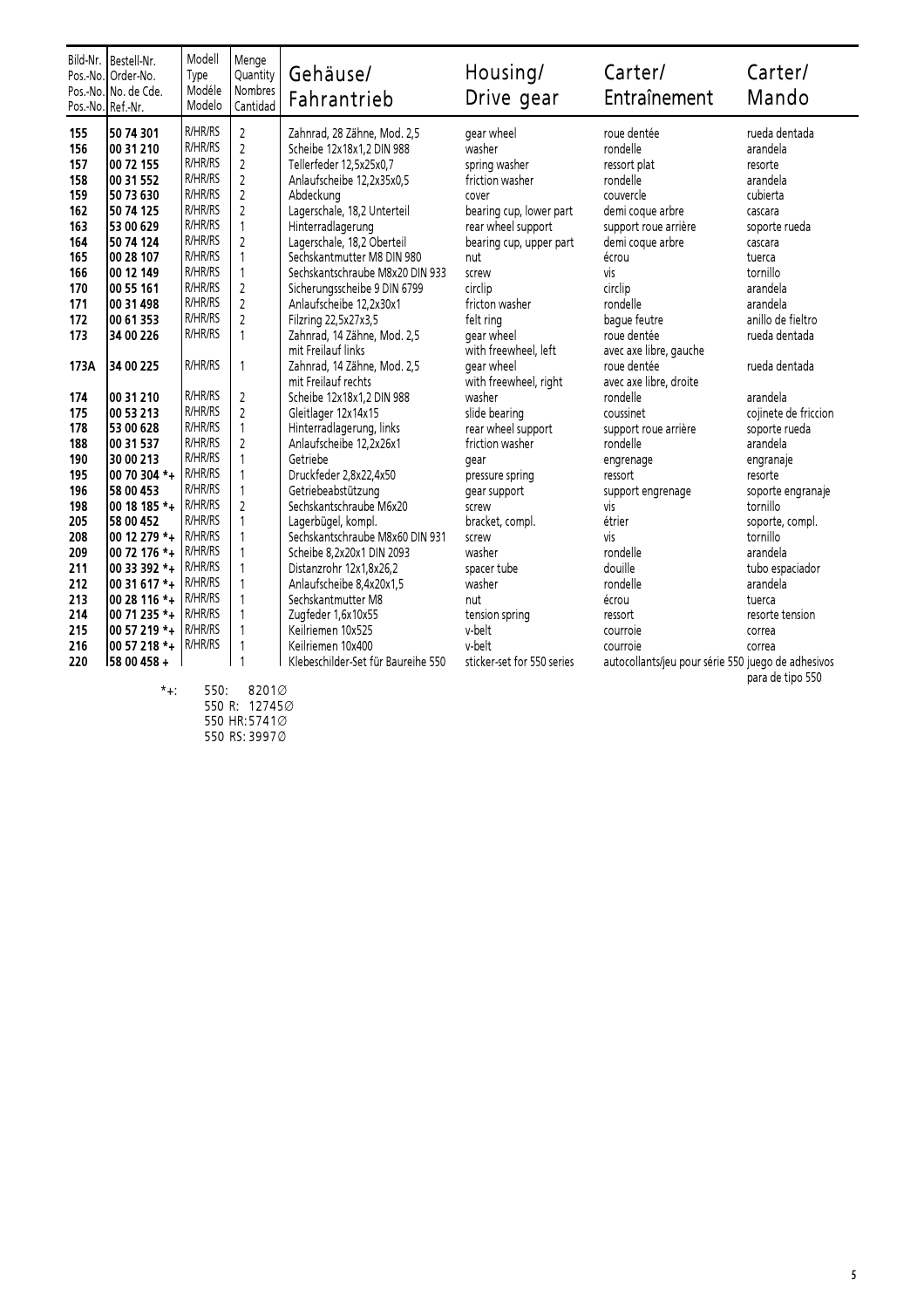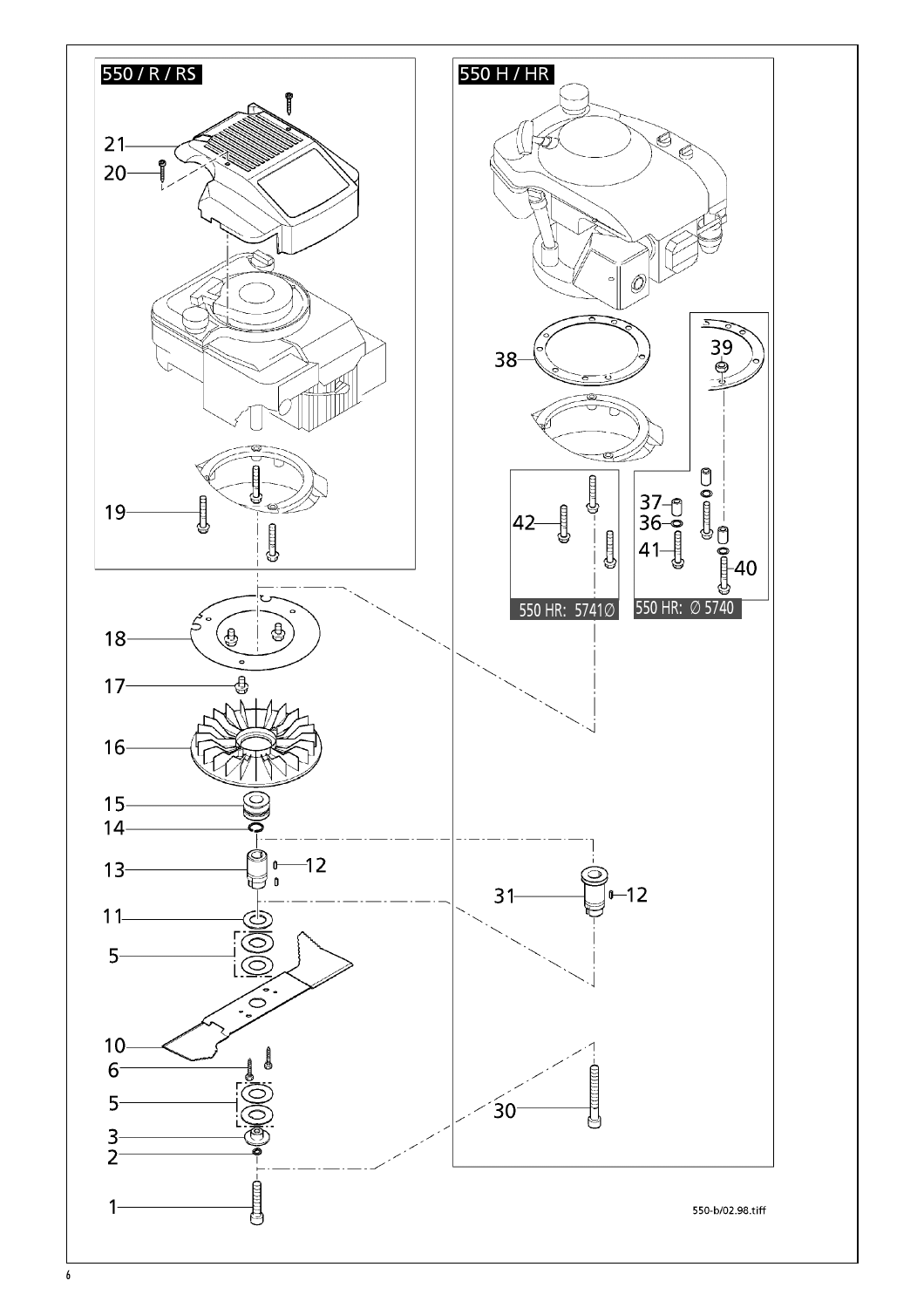| vis<br>100 10 544<br>Zylinderschraube 3/8" 24UNFx40<br>tornillo<br>1<br>screw<br>$\overline{2}$<br>rondelle belville<br>100 34 177<br>Federring 10 DIN 7980<br>anillo<br>spring ring<br>3<br>Druckstück<br>thrust washer<br>pièce de pression<br>arandela<br>50 31 223<br>5<br>Befestigungssatz Messer<br>knife fitting kit<br>jeu fixation couteau<br>158 00 457<br>soporte cuchilla<br>6<br>Sechskantschraube 6,3x32 DIN 7976<br>tornillo<br>100 12 375<br>$\overline{c}$<br>vis<br>screw<br>10<br>Propellermesser 480x70x3<br>cutting blade<br>lame de coupe<br>cuchilla<br>150 43 995<br>11<br>Tellerfeder 32.5x56x3<br>rondelle plat<br>100 72 158<br>spring<br>resorte<br>$\overline{c}$<br>Scheibenfeder 4x6,5 DIN 6888<br>12<br>550/R/RS<br>clavette demi-lune<br>00 75 123<br>disc spring<br>resorte<br>12<br>Scheibenfeder 4x6,5 DIN 6888<br>00 75 123<br>H/HR<br>disc spring<br>clavette demi-lune<br>resorte<br>13<br>Rohrnabe 22,25x36x61,5<br>tube hub<br>53 00 531<br>cubo<br>moyeu<br>anneau à detacher<br>14<br>Sicherungsring 26x1,5<br>anillo<br>100 55 261<br>ring<br>15<br>30 15 233<br>Keilriemenscheibe Ø 50<br>V-belt pulley<br>poulie à courroie<br>polea para correa<br>Gebläserad<br>turbine<br>16<br>3<br>fan wheel<br>50 73 577<br>turbina<br>3<br>17<br>Sechskantschraube M8x16<br>100 18 305<br>νiς<br>tornillo<br>screw<br>18<br>Abdeckblech<br>150 42 828<br>tôle de couverture<br>chapa cubierta<br>cover plate<br>3<br>Sechskantschraube 5/16"x2"<br>19<br>100 18 283<br>tornillo<br>550/R/RS<br>vis<br>screw<br>$\overline{c}$<br>Linsenschraube KT 4 x35<br>vis<br>20<br>100 18 358<br>tornillo<br>screw<br>21<br>cubierta de motor<br>150 73 633<br>550/R/RS<br>Motorhaube<br>engine cover<br>capot moteur<br>30<br>Zylinderschraube 3/8"x50<br>100 10 575<br>H/HR<br>vis<br>tornillo<br>screw<br>31<br>H/HR<br>Rohrnabe 22,25x58,5x92<br>tube hub<br>153 00 622<br>cubo<br>moyeu<br>3<br>36<br>100 30 109<br>H/HR<br>Scheibe 8,4 DIN 125 B<br>rondelle<br>arandela<br>washer<br>37<br>H/HR<br>Distanzrohr 10x0,8x19<br>100 33 341<br>entretoise<br>espaciador<br>spacer<br>38<br>Flanschring<br>H/HR<br>flange ring<br>bride<br>50 12 836<br>anillo |    | Bild-Nr. Bestell-Nr.<br>Pos.-No. Order-No.<br>Pos.-No. No. de Cde.<br>Pos.-No. Ref.-Nr. | Modell<br>Type<br>Modéle<br>Modelo | Menge<br>Quantity<br><b>Nombres</b><br>Cantidad | Messerantrieb      | Blade drive | couteau | Entraînement Accionamiento<br>de cuchilla |
|--------------------------------------------------------------------------------------------------------------------------------------------------------------------------------------------------------------------------------------------------------------------------------------------------------------------------------------------------------------------------------------------------------------------------------------------------------------------------------------------------------------------------------------------------------------------------------------------------------------------------------------------------------------------------------------------------------------------------------------------------------------------------------------------------------------------------------------------------------------------------------------------------------------------------------------------------------------------------------------------------------------------------------------------------------------------------------------------------------------------------------------------------------------------------------------------------------------------------------------------------------------------------------------------------------------------------------------------------------------------------------------------------------------------------------------------------------------------------------------------------------------------------------------------------------------------------------------------------------------------------------------------------------------------------------------------------------------------------------------------------------------------------------------------------------------------------------------------------------------------------------------------------------------------------------------------------------------------------------------------------------------------------------------------------------------------------------------------------------------------------------------------------------------------------------------------|----|-----------------------------------------------------------------------------------------|------------------------------------|-------------------------------------------------|--------------------|-------------|---------|-------------------------------------------|
| 3<br>Sechskantschraube M8x70 DIN 931<br>40<br>100 12 278<br>H/HR<br>vis<br>tornillo<br>screw<br>$\overline{c}$<br>Sechskantschraube 5/16"x50<br>41<br>100 11 303<br>H/HR<br>vis<br>tornillo<br>screw<br>3                                                                                                                                                                                                                                                                                                                                                                                                                                                                                                                                                                                                                                                                                                                                                                                                                                                                                                                                                                                                                                                                                                                                                                                                                                                                                                                                                                                                                                                                                                                                                                                                                                                                                                                                                                                                                                                                                                                                                                                  | 39 | 100 28 116                                                                              | H/HR                               |                                                 | Sechskantmutter M8 | lock nut    | écrou   | tuerca                                    |

 $*+$ : 550 HR:5741 $\varnothing$ 

7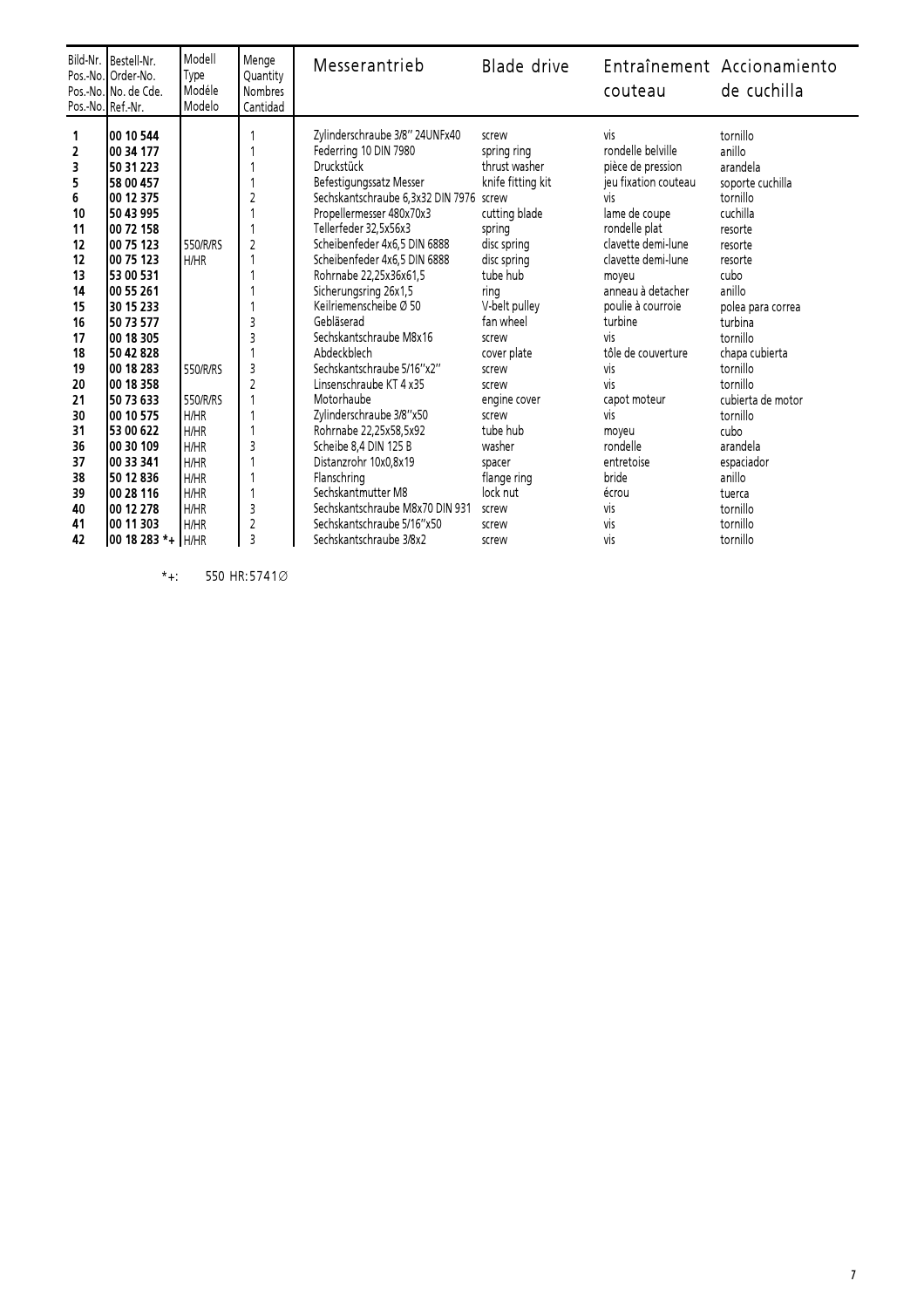## 550 R / HR / RS

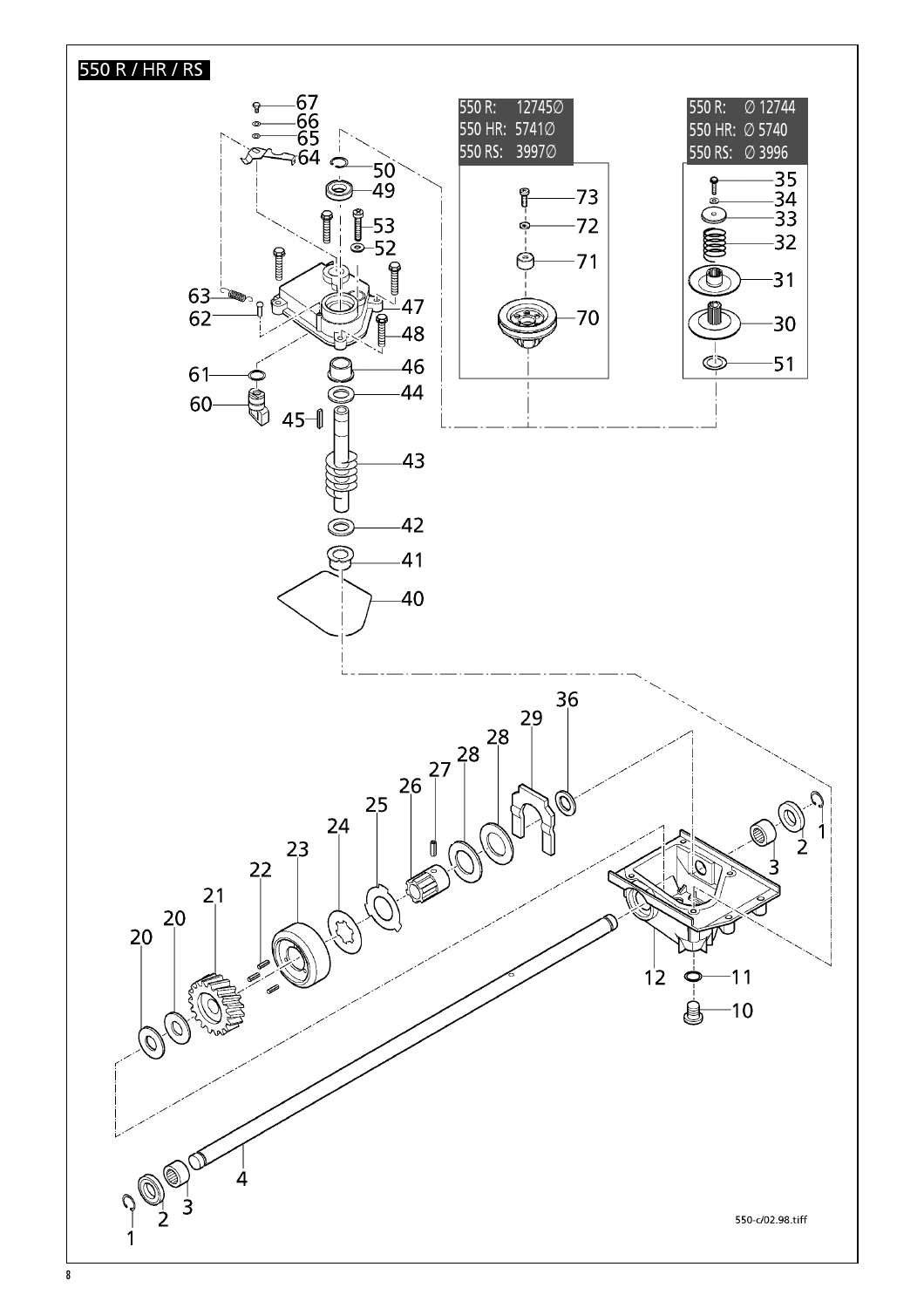| Pos.-No. Ref.-Nr. | Bild-Nr. Bestell-Nr.<br>Pos.-No. Order-No.<br>Pos.-No. No. de Cde. | Modell<br>Type<br>Modéle<br>Modelo | Menge<br>Quantity<br>Nombres<br>Cantidad | Getriebe                                                             | Transmission                                              | Transmission                                                                  | Transmission         |
|-------------------|--------------------------------------------------------------------|------------------------------------|------------------------------------------|----------------------------------------------------------------------|-----------------------------------------------------------|-------------------------------------------------------------------------------|----------------------|
|                   | 30 00 213                                                          |                                    | 1                                        | Getriebe, vollständig                                                | gear, compl.                                              | engenage, compl.                                                              | engranaje, compl.    |
| 1                 | 00 55 161                                                          |                                    | $\sqrt{2}$                               | Sicherungsscheibe 9 DIN 6799                                         | circlip                                                   | circlip                                                                       | anillo de seguridad  |
| 2                 | 00 54 259                                                          |                                    | $\overline{c}$                           | Wellendichtring 12x22x4                                              | shaft seal                                                | joint spy                                                                     | anillo de junta      |
| 3                 | 00 52 149                                                          |                                    | $\overline{c}$                           | Nadelhülse 12x16x10                                                  | needle bush                                               | roulement à aiguilles                                                         | cojinetes            |
| 4                 | 30 31 987                                                          |                                    | $\mathbf{1}$                             | Abtriebswelle                                                        | drive shaft                                               | arbre transmission                                                            | arbol                |
| 10                | 00 18 387                                                          |                                    | 1                                        | Verschlußschraube M10x1                                              | locking screw                                             | vis                                                                           | tornillo             |
| 11                | 00 61 210                                                          |                                    | 1                                        | Dichtring 10x13,5x1 DIN 7603 A                                       | gasket                                                    | joint bague                                                                   | anillo               |
| 12                | 30 12 825                                                          |                                    | $\mathbf{1}$                             | Getriebegehäuse UT                                                   | gearbox housing, lower part carter transmission inférieur |                                                                               | carter de engranaje  |
| 20                | 00 83 167                                                          |                                    | $\overline{a}$                           | Getriebe-Öl (MOBIL GEAR 629 VG 150) oil                              | washer                                                    | huile<br>rondelle                                                             | aceite<br>arandela   |
| 21                | 100 31 548<br>30 38 421                                            |                                    | $\mathbf 2$<br>$\mathbf{1}$              | Anlaufscheibe 12,2x20x2<br>Schneckenrad, 18 Zähne                    |                                                           | roue à vis                                                                    | rueda                |
| 22                | 00 42 122                                                          |                                    | 3                                        | Spannhülse 3x8                                                       | worm gear<br>sleeve                                       | douille                                                                       | casquillo            |
| 23                | 30 16 367                                                          |                                    | 1                                        | Kupplungsglocke 37 D                                                 | clutch drum                                               | cloche d'embrayage                                                            | campana de embrague  |
| 24                | 50 42 775                                                          |                                    | 8                                        | Kupplungslamelle N6/16x35x0,8                                        | clutch disc                                               | lame d'embrayage                                                              | delga                |
| 25                | 50 42 774                                                          |                                    | $\overline{7}$                           | Kupplungslamelle 22x36/42x0,8                                        | clutch disc                                               | lame d'embrayage                                                              | delga                |
| 26                | 30 16 357                                                          |                                    | 1                                        | Kupplungsnabe                                                        | clutch hub                                                | moyeu d'embrayage                                                             | cubo                 |
| 27                | 00 42 300                                                          |                                    | $\mathbf{1}$                             | Spannhülse                                                           | sleeve                                                    | douille                                                                       | casquillo            |
| 28                | 00 31 596                                                          |                                    | $\overline{c}$                           | Scheibe 20,3x35x2                                                    | washer                                                    | rondelle                                                                      | arandela             |
| 29                | 30 42 776                                                          |                                    | 1                                        | Schaltgabel                                                          | gear shift fork                                           | fourchette commande                                                           | horquilla            |
| 30                | 34 00 229                                                          |                                    | 1                                        | Keilriemenscheibe, unten                                             | v-belt pulley                                             | poulie à courroie inf.                                                        | polea para correa    |
| 31                | 34 00 230                                                          |                                    | 1                                        | Keilriemenscheibe, oben                                              | v-belt pulley                                             | poulie à courroie sup.                                                        | polea para correa    |
| 32                | 00 70 295                                                          |                                    | 1                                        | Druckfeder                                                           | pressure spring                                           | ressort de pression                                                           | resorte              |
| 33                | 30 31 904                                                          |                                    | 1                                        | Federnapf                                                            | bowl                                                      | ecuelle                                                                       | cazuela              |
| 34                | 00 72 143                                                          |                                    | 1                                        | Spannscheibe 6 DIN 6796 A                                            | washer                                                    | rondelle                                                                      | arandela             |
| 35                | 00 18 346                                                          |                                    | 1                                        | Zylinderschraube M6x12                                               | screw                                                     | vis                                                                           | tornillo             |
| 36                | 00 31 272                                                          |                                    | 1                                        | Anlaufscheibe 12,05x20x1                                             | washer                                                    | rondelle                                                                      | arandela             |
| 40                | 00 62 281                                                          |                                    | 1                                        | O-Ring 72x1,5                                                        | o-ring                                                    | joint torique                                                                 | anillo               |
| 41                | 00 53 211                                                          |                                    | 1                                        | Buchse 12x14x20x12                                                   | bushing                                                   | douille                                                                       | casquillo            |
| 42                | 00 31 272                                                          |                                    | 1                                        | Anlaufscheibe 12,05x20x1                                             | washer                                                    | rondelle<br>roue à vis                                                        | arandela             |
| 43<br>44          | 30 31 297<br>00 31 272                                             |                                    | 1<br>1                                   | Schneckenwelle                                                       | worm shaft<br>washer                                      | rondelle                                                                      | arbol<br>arandela    |
| 45                | 00 75 123                                                          |                                    | 1                                        | Anlaufscheibe 12,05x20x1<br>Scheibenfeder 4x6,5 DIN 6888             | disc spring                                               | clavette demi-lune                                                            | chaveta              |
| 46                | 00 53 211                                                          |                                    | 1                                        | Buchse 12x14x20x12                                                   | bushing                                                   | douille                                                                       | casquillo            |
| 47                | 30 12 882                                                          |                                    | 1                                        | Getriebegehäuse OT                                                   |                                                           | gearbox housing, upper part carter transmission supérieur carter de engranaje |                      |
| 48                | 00 18 206                                                          |                                    | 4                                        | Sechskantschraube M5x25                                              | screw                                                     | vis                                                                           | tornillo             |
| 49                | 00 54 259                                                          |                                    | 1                                        | Wellendichtring 12x22x4                                              | shaft seal                                                | joint spy                                                                     | anillo de junta      |
| 50                | 00 55 134                                                          |                                    | 1                                        | Sicherungsring 12x1 DIN 471                                          | circlip                                                   | circlip                                                                       | anillo de seguridad  |
| 51                | 00 31 194                                                          |                                    | 1                                        | Paßscheibe 12x18x0,5 DIN 988                                         | washer                                                    | rondelle                                                                      | arandela             |
| 52                | 00 18 410                                                          |                                    | 1                                        | Linsenschraube M5x40                                                 | screw                                                     | vis                                                                           | tornillo             |
| 53                | 00 61 255                                                          |                                    | 1                                        | Dichtring 5x9x1 DIN 7603                                             | sealing ring                                              | joint d'étanchéité                                                            | anillo de junta      |
| 60                | 30 16 417                                                          |                                    | 1                                        | Schaltnocken                                                         | cam                                                       | came                                                                          | leva                 |
| 61                | 00 62 279                                                          |                                    | 1                                        | O-Ring 10x1,2                                                        | o-ring                                                    | joint torique                                                                 | anillo               |
| 62                | 00 42 301                                                          |                                    | 1                                        | Kerbnagel                                                            | grooved dowel pin                                         | clou cannelé                                                                  | clavo entallado      |
| 63                | 00 71 218                                                          |                                    | 1                                        | Zugfeder 1x7x28                                                      | tension spring                                            | ressort de traction                                                           | resorte de tension   |
| 64                | 30 43 905                                                          |                                    | 1                                        | Schalthebel                                                          | gear shift lever                                          | levier de commande                                                            | palanca              |
| 65                | 00 72 140                                                          |                                    | 1<br>1                                   | Tellerfeder 5,2x12x0,5 DIN 2093 A                                    | disc spring                                               | rondelle plat                                                                 | arandela<br>arandela |
| 66<br>67          | 00 72 140<br>00 18 334                                             |                                    | 1                                        | Tellerfeder 5,2x12x0,5 DIN 2096 A<br>Sechskantschraube M5x10 DIN 933 | disc spring<br>screw                                      | rondelle plat<br>vis                                                          | tornillo             |
| 67                | 00 12 223 +                                                        |                                    | 1                                        | Sechskantschraube M5x10 DIN 933                                      | screw                                                     | vis                                                                           | tornillo             |
| 70                | 50 74 962 *+                                                       |                                    | $\mathbf{1}$                             | Keilriemenscheibe                                                    | v-belt pulley                                             | poulie à courroie                                                             | polea para correa    |
| 71                | 00 33 391 *+                                                       |                                    | 1                                        | Distanzstück 6,5/12,5x20x11                                          | spacer                                                    | douille                                                                       | pieza distanciador   |
| 72                | 00 72 143 *+                                                       |                                    | 1                                        | Sicherungsscheibe 6 DIN 6796 A                                       | tension washer                                            | rondelle de tension                                                           | arandela             |
| 73                | 00 18 345 *+                                                       |                                    | $\overline{1}$                           | Zylinderschraube M6x12                                               | screw                                                     | vis                                                                           | tornillo             |

- \*+: 550 R: 12745Æ 550 HR:5741Æ 550 RS: 3997∅
	-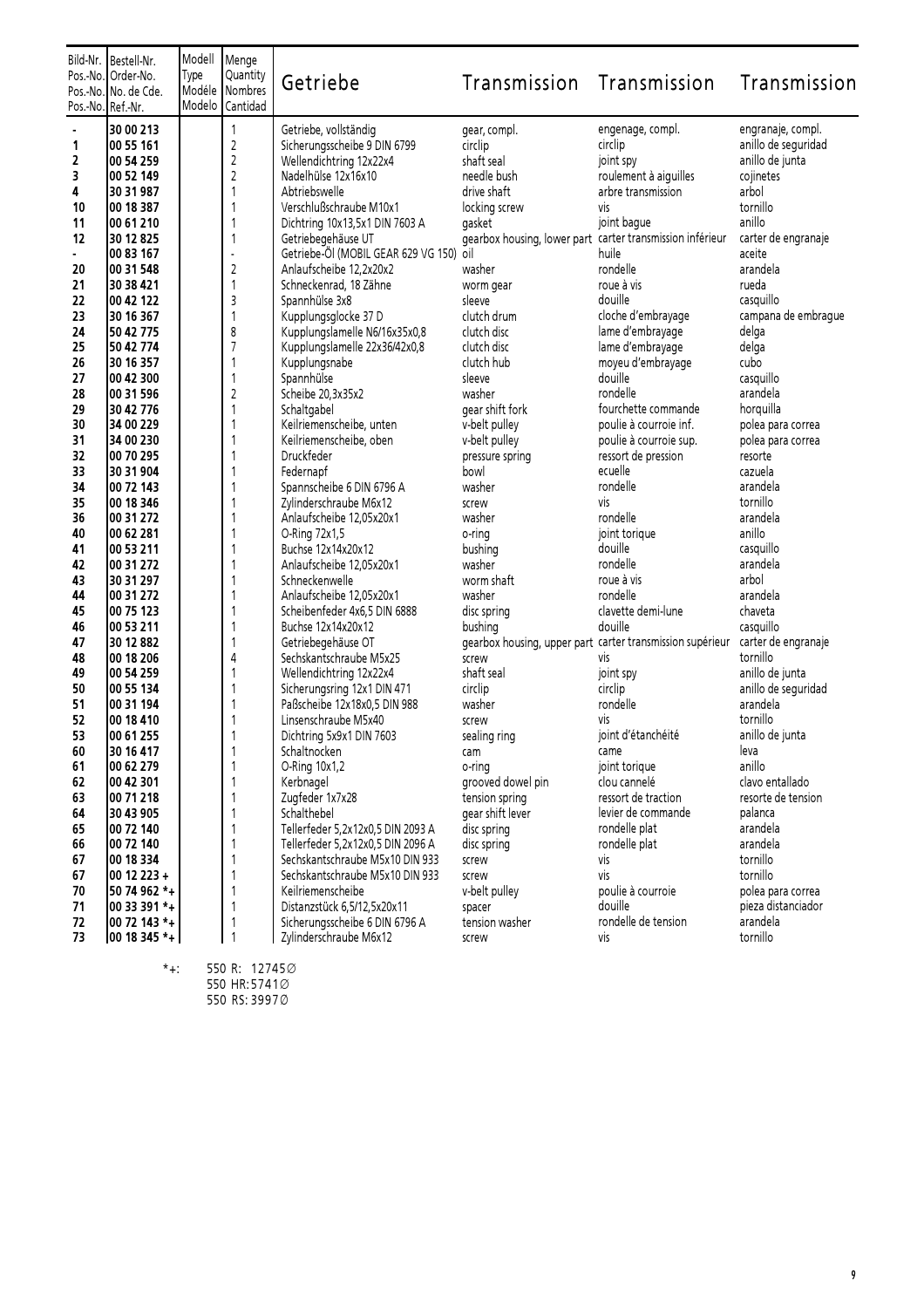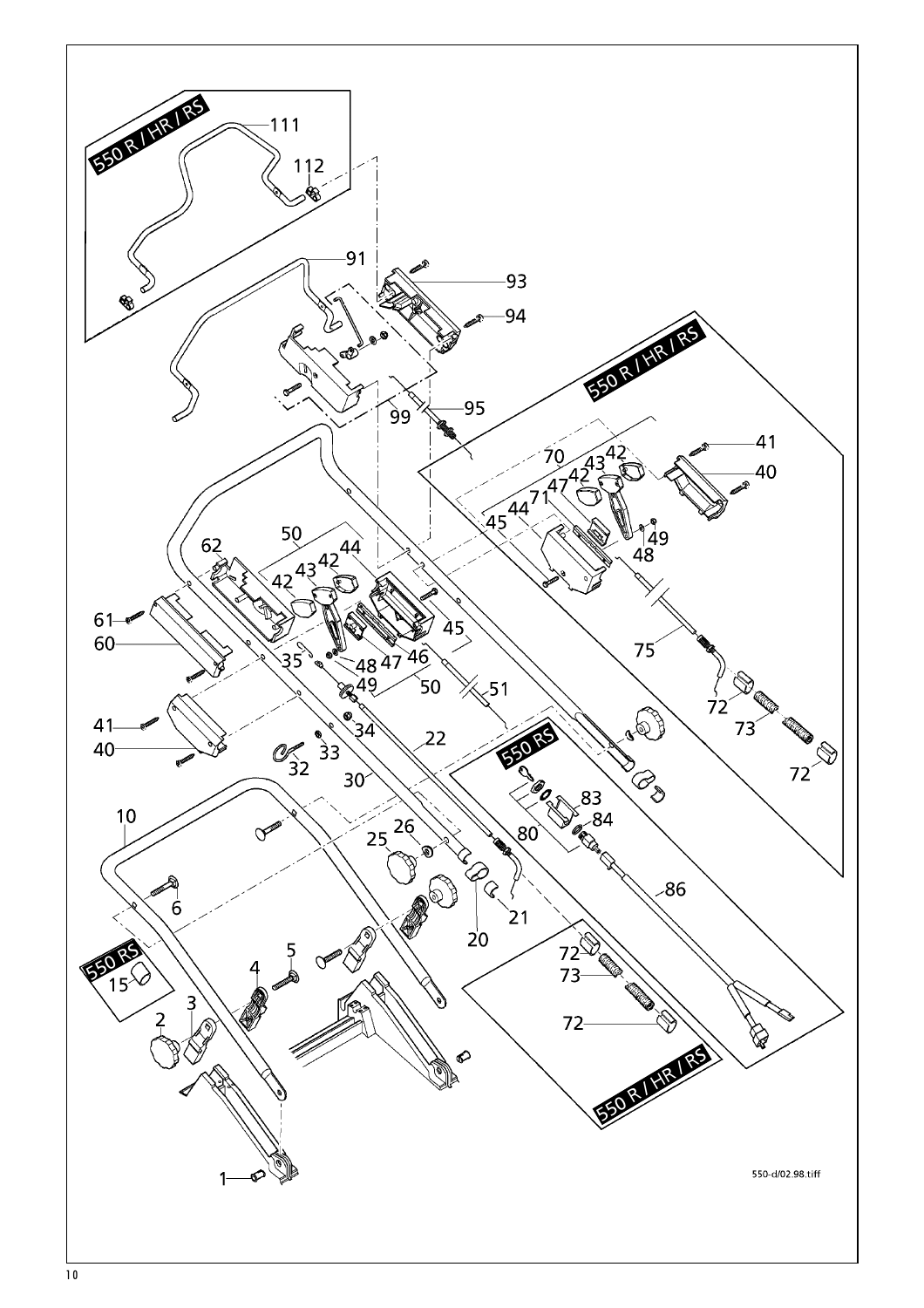|                  | Bild-Nr. Bestell-Nr.<br>Pos.-No. Order-No. | Modell                                                                 | Menge<br>Quantity            |                                                       |                                                       |                                                                                      |                                     |  |  |  |
|------------------|--------------------------------------------|------------------------------------------------------------------------|------------------------------|-------------------------------------------------------|-------------------------------------------------------|--------------------------------------------------------------------------------------|-------------------------------------|--|--|--|
|                  | Pos.-No. No. de Cde.                       | Type<br>Modéle                                                         |                              | Nombres Bedienteile                                   |                                                       | Operating parts Eléments de fonction Partes de manejo                                |                                     |  |  |  |
| Pos.-No.Ref.-Nr. |                                            | Modelo                                                                 | Cantidad                     |                                                       |                                                       |                                                                                      |                                     |  |  |  |
| 1                | 50 74 976                                  | la.                                                                    | $\overline{2}$               | Lagerbolzen 12x23,5                                   | bolt                                                  | goujon                                                                               | perno                               |  |  |  |
| 2<br>3           | 100 94 293<br>50 74 860                    |                                                                        | $\sqrt{2}$<br>$\overline{c}$ | Sterngriff M8<br>Klemmstück, rechts                   | handle<br>clip, right                                 | poignée<br>collier, droite                                                           | mango                               |  |  |  |
| 4                | 50 74 861                                  |                                                                        | $\mathsf 2$                  | Klemmstück, links                                     | clip, left                                            | collier, gauche                                                                      | grapa<br>grapa                      |  |  |  |
| 5                | 00 17 113                                  |                                                                        | $\overline{c}$               | Flachrundschraube M8x30                               | flat screw                                            | vis                                                                                  | tornillo                            |  |  |  |
| 6                | 00 17 110                                  |                                                                        | $\overline{c}$               | Flachrundschraube M8x45                               | screw                                                 | vis                                                                                  | tornillo                            |  |  |  |
| 10               | 53 00 639                                  |                                                                        | 1                            | Holmunterteil                                         | handle, lower part                                    | guidon, partie inférieure                                                            | estribo                             |  |  |  |
| 15               | 50 63 283                                  | Irs                                                                    | 1                            | Schlauchschelle 18,5x24,5x10                          | hose clamp                                            | collier tuyau                                                                        | abrazadera                          |  |  |  |
| 20               | 50 74 100                                  |                                                                        | 1                            | Bowdenzughalter                                       | bowden cable support                                  | collier de serrage                                                                   | soporte cable bowden                |  |  |  |
| 21<br>22         | 50 74 246<br>38 00 339                     |                                                                        | $\overline{c}$<br>1          | Schutzkappe<br>Bowdenzug, Fahrantrieb                 | protection cap<br>bowden cable                        | capuchon de protection<br>câble bowden                                               | caperuza proteccion<br>cable bowden |  |  |  |
| 25               | 00 94 293                                  |                                                                        | 2                            | Sterngriff M8                                         | handle                                                | poignée                                                                              | mango                               |  |  |  |
| 26               | 00 30 164                                  |                                                                        | $\overline{c}$               | Scheibe 8,4x25x2                                      | washer                                                | rondelle                                                                             | arandela                            |  |  |  |
| 30               | 50 35 997                                  |                                                                        | 1                            | Holmoberteil                                          | handle, upper part                                    | guidon partie supérieure                                                             | estribo                             |  |  |  |
| 30               | 50 35 972 +                                |                                                                        | 1                            | Holmoberteil                                          | handle, upper part                                    | guidon partie supérieure                                                             | estribo                             |  |  |  |
| 32               | 50 31 980                                  |                                                                        |                              | Halteöse M6x59                                        | eye                                                   | vis, guidage câble                                                                   | ojete                               |  |  |  |
| 33<br>34         | 00 20 116<br>00 24 110                     |                                                                        | 1<br>1                       | Sechskantmutter M6 DIN 439 B<br>Hutmutter M6 DIN 986  | nut                                                   | écrou<br>écrou à calotte                                                             | tuerca<br>tuerca                    |  |  |  |
| 35               | 50 36 425                                  | R/HR/RS                                                                | 1                            | Zugstange 2,5x36                                      | cap nut<br>tie rod                                    | barre de traction                                                                    | tirante                             |  |  |  |
| 40               | 50 74 472                                  |                                                                        | $\overline{c}$               | Gehäuse, links                                        | housing, left                                         | boîtier gauche                                                                       | carter                              |  |  |  |
| 41               | 00 10 584                                  |                                                                        | 4                            | Linsenblechschraube 3,5x32 DIN 7981 B screw           |                                                       | vis                                                                                  | tornillo                            |  |  |  |
| 42               | 50 74 524                                  |                                                                        | 2                            | Deckel                                                | cover                                                 | bouchon                                                                              | tapa                                |  |  |  |
| 43               | 50 74 523                                  |                                                                        | 1                            | Hebel                                                 | lever                                                 | levier                                                                               | palanca                             |  |  |  |
| 44               | 50 74 473                                  |                                                                        | 1<br>1                       | Gehäuse, rechts<br>Sechskantschraube M6x30 DIN 931    | housing, right                                        | boîtier, droite                                                                      | carter<br>tornillo                  |  |  |  |
| 45<br>46         | 00 12 171<br>50 74 474                     |                                                                        |                              | Kulisse                                               | screw<br>template                                     | vis<br>coulisse                                                                      | colisa                              |  |  |  |
| 47               | 50 74 522                                  |                                                                        | 1                            | Schieber                                              | slide                                                 | coulisseau                                                                           | valvula                             |  |  |  |
| 48               | 00 30 100                                  |                                                                        | 1                            | Scheibe 6,4 DIN 125 B                                 | washer                                                | rondelle                                                                             | arandela                            |  |  |  |
| 49               | 00 20 122                                  |                                                                        | 1                            | Sechskantmutter M6 DIN 27040                          | lock nut                                              | écrou                                                                                | tuerca de seguridad                 |  |  |  |
| 50               | 58 00 266                                  | 550/R/RS                                                               | $\mathbf{1}$                 | Gashebelhälfte, B & S (enth.:                         | throttle lever part (incl.:                           | partie levier de gaz (incl.:                                                         | palanca de gas (incl.:              |  |  |  |
| $\blacksquare$   | 100 30 100                                 |                                                                        |                              | Scheibe 6,4 DIN 125 B                                 | washer                                                | rondelle                                                                             | arandela                            |  |  |  |
| ٠<br>×,          | 50 74 473<br>50 74 474                     |                                                                        |                              | Gehäuse, rechts<br>Kulisse                            | housing, right<br>template                            | boîtier, droite<br>coulisse                                                          | carter<br>colisa                    |  |  |  |
| $\blacksquare$   | 50 74 522                                  |                                                                        |                              | Schieber                                              | slide                                                 | coulisseau                                                                           | valvula                             |  |  |  |
| ٠                | 50 74 523                                  |                                                                        |                              | Hebel                                                 | lever                                                 | levier                                                                               | palanca                             |  |  |  |
| ٠                | 50 74 524                                  |                                                                        |                              | Deckel                                                | cover                                                 | bouchon                                                                              | tapa                                |  |  |  |
| ä,               | 00 12 171                                  |                                                                        |                              | Sechskantschraube M6x30 DIN 931                       | screw                                                 | vis                                                                                  | tornillo                            |  |  |  |
|                  | 00 20 122                                  | <b>H/HR</b>                                                            |                              | Sechskantmutter M6 DIN 27040)                         | lock nut)                                             | écrou)                                                                               | tuerca)                             |  |  |  |
| 50<br>٠          | 58 00 274<br>00 30 100                     |                                                                        | $\mathbf{1}$                 | Gashebelhälfte HONDA (enth.:<br>Scheibe 6,4 DIN 125 B | throttle lever part (incl.:<br>washer                 | partie levier de gaz (incl.:<br>rondelle                                             | palanca de gas (incl.:<br>arandela  |  |  |  |
|                  | 50 74 473                                  |                                                                        |                              | Gehäuse, rechts                                       | housing, right                                        | boîtier, droite                                                                      | carter                              |  |  |  |
| ×                | 50 74 474                                  |                                                                        |                              | Kulisse                                               | template                                              | coulisse                                                                             | colisa                              |  |  |  |
|                  | 50 74 522                                  |                                                                        |                              | Schieber                                              | slide                                                 | coulisseau                                                                           | valvula                             |  |  |  |
| ٠                | 50 74 523                                  |                                                                        |                              | Hebel                                                 | lever                                                 | levier                                                                               | palanca                             |  |  |  |
|                  | 50 74 524                                  |                                                                        |                              | Deckel<br>Sechskantschraube M6x30 DIN 931             | cover                                                 | bouchon                                                                              | tapa<br>tornillo                    |  |  |  |
| ٠<br>٠           | 00 12 171<br>00 20 122                     |                                                                        |                              | Sechskantmutter M6 DIN 27040)                         | screw<br>lock nut)                                    | vis<br>écrou)                                                                        | tuerca)                             |  |  |  |
| 51               | 38 00 291                                  | 550/R/RS                                                               | 1                            | Bowdenzug, Gas                                        | bowden cable, gas                                     | câble bowden, gaz                                                                    | cable bowden, gas                   |  |  |  |
| 51               | 38 00 323                                  | H/HR                                                                   | $\mathbf{1}$                 | Bowdenzug, Gas                                        | bowden cable, gas                                     | câble bowden, gaz                                                                    | cable bowden, gas                   |  |  |  |
| 60               | 50 74 201                                  |                                                                        | 1                            | Schaltgehäuse außen, rechts                           | switch cover                                          | carter interrupteur ext.                                                             | carter                              |  |  |  |
| 61               | 00 10 584                                  |                                                                        | $\overline{c}$               | Linsenblechschraube 3,5x32 DIN 7981                   | screw                                                 | vis                                                                                  | tornillo                            |  |  |  |
| 62<br>70         | 50 74 200<br>58 00 285                     | <b>R/HR/RS</b>                                                         | 1<br>1                       | Schaltgehäuse innen, rechts<br>Schaltgehäuse,         | switch housing, right                                 | carter interrupteur, droite                                                          | carter<br>carter                    |  |  |  |
|                  |                                            |                                                                        |                              | Getriebe (enth:                                       | switch housing,<br>transmission (incl.:               | carter interrupteur,<br>transmission (incl.:                                         | (incl.                              |  |  |  |
|                  | 50 74 473                                  |                                                                        |                              | Gehäuse, rechts                                       | housing, right                                        | boîtier, droite                                                                      | carter                              |  |  |  |
| ä,               | 50 74 964                                  |                                                                        |                              | Kulisse                                               | template                                              | coulisse                                                                             | colisa                              |  |  |  |
| ä,               | 50 74 522                                  |                                                                        |                              | Schieber                                              | slide                                                 | coulisseau                                                                           | valvula                             |  |  |  |
| ٠                | 50 74 523                                  |                                                                        |                              | Hebel                                                 | lever                                                 | levier                                                                               | palanca                             |  |  |  |
| ٠<br>٠           | 50 74 524<br>00 12 171                     |                                                                        |                              | Deckel<br>Sechskantschraube M6x30 DIN 931             | cover<br>screw                                        | bouchon<br>vis                                                                       | tapa<br>tornillo                    |  |  |  |
| ×,               | 00 30 100                                  |                                                                        |                              | Scheibe 6,4 DIN 125 B                                 | washer                                                | rondelle                                                                             | arandela                            |  |  |  |
| $\blacksquare$   | 00 20 122                                  |                                                                        |                              | Sechskantmutter M6 DIN 27040)                         | lock nut)                                             | écrou)                                                                               | tuerca de seguridad)                |  |  |  |
| 71               | 50 74 964                                  | R/HR/RS                                                                | 1                            | Kulisse                                               | template                                              | coulisse                                                                             | colisa                              |  |  |  |
| 72               | 50 74 204                                  | R/HR/RS                                                                | 4                            | Endhülse 15,4x18,5x20                                 | sleeve                                                | douille                                                                              | casquillo                           |  |  |  |
| 73<br>75         | 00 64 427                                  | <b>R/HR/RS</b>                                                         | 2                            | Wellschlauch, Ø 12 mm                                 | hose                                                  | gaine                                                                                | tubo<br>cable bowden                |  |  |  |
| 75               | 38 00 340<br>38 00 348 + R/HR/RS           | R/HR/RS<br>Bowdenzug, Kupplung Vario<br>1<br>Bowdenzug, Kupplung Vario |                              | bowden cable<br>bowden cabel                          | câble bowden, embrayage<br>câble bowden, embrayage    | cable bowden                                                                         |                                     |  |  |  |
| 80               | 79 00 296                                  | RS                                                                     |                              | Zündschloss + Schlüssel                               | ignition lock + key                                   | antivol + clef                                                                       | contacto                            |  |  |  |
| 83               | 50 74 529                                  | <b>I</b> RS                                                            |                              | Zündschloßhalter                                      | holder, ignition lock                                 | support contacteur                                                                   | soporte                             |  |  |  |
| 84               | 00 31 518                                  | <b>I</b> RS                                                            | 1                            | Scheibe 16x22x1 DIN 988                               | washer                                                | rondelle                                                                             | arandela                            |  |  |  |
| 86               | 79 00 304                                  | Irs                                                                    | 1                            | Kabelbaum                                             | cable unit                                            | faisceau câbles                                                                      | pieza cable                         |  |  |  |
| 91<br>91         | 50 36 420<br>58 00 447 +                   |                                                                        | 1<br>1                       | Schaltbügel, Motorbremse<br>Schaltbügel, Motorbremse  | bracket                                               | étrier<br>switch loop, engine brake étrier de commande, frein moteurpalanca de mando | soporte                             |  |  |  |
| 93               | 50 74 203                                  |                                                                        | 1                            | Schaltgehäuse außen, links                            | switch housing, left                                  | boîtier commande                                                                     | carter                              |  |  |  |
| 94               | 00 10 584                                  |                                                                        | $\sqrt{2}$                   | Blechschraube 3,5x32 DIN 7981                         | screw                                                 | vis                                                                                  | tornillo                            |  |  |  |
| 95               | 38 00 310                                  |                                                                        | 1                            | Bowdenzug, Motorbremse                                |                                                       | bowden cable, engine brakecâble bowden, frein moteur                                 | cable de bowden                     |  |  |  |
| 99               | 58 00 279                                  |                                                                        | $\mathbf{1}$                 | Schaltgehäuse innen, links (enth.:                    | switch housing, left (incl.: boîtier commande (incl.: |                                                                                      | carter (incl.:                      |  |  |  |